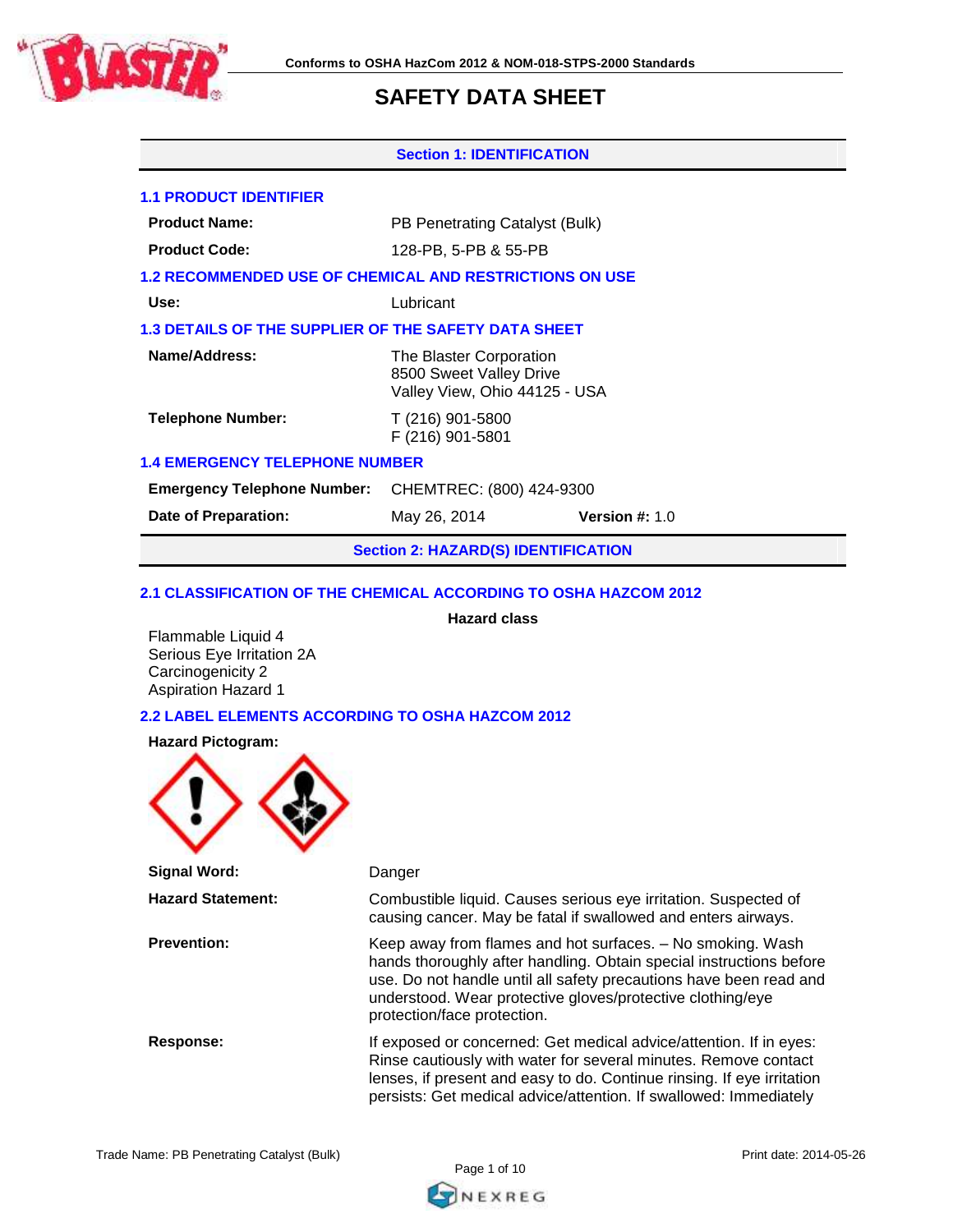

call a poison center/doctor. Do NOT induce vomiting.

| Storage:  | Store in a well-ventilated place. Keep cool. Store locked up.                                                        |
|-----------|----------------------------------------------------------------------------------------------------------------------|
| Disposal: | Dispose of contents and container in accordance with all local,<br>regional, national and international regulations. |

### **2.3 ADDITIONAL INFORMATION**

Hazards not otherwise classified: Not applicable.

1% of the mixture consists of ingredient(s) of unknown acute toxicity.

This product is a hazardous chemical as defined by NOM-018-STPS-2000.

# **Mexico Classification:**



# **Blue = Health Red = Flammability Yellow = Reactivity White = Special Hazard Rating:** 0 = minimal, 1 = slight, 2 = moderate, 3 = severe, 4 = extreme

**Section 3: COMPOSITION/INFORMATION ON INGREDIENTS**

#### **3.1 MIXTURES**

| Ingredient                                  | UN #          | H/F/R/        | <b>CAS No</b> | <b>Wt.</b> % |
|---------------------------------------------|---------------|---------------|---------------|--------------|
|                                             |               |               |               |              |
| Distillates (petroleum), hydrotreated light | Not available | Not available | 64742-47-8    | $45 - 55$    |
| Solvent naphtha (petroleum), heavy          |               |               |               |              |
| aromatic                                    | <b>UN1270</b> | Not available | 64742-94-5    | $20 - 30$    |
| Distillates (petroleum), hydrotreated       |               |               |               |              |
| heavy naphthenic                            | Not available | Not available | 64742-52-5    | $20 - 30$    |
|                                             | UN1334/       |               |               |              |
| Naphthalene                                 | <b>UN2304</b> | 2/2/0         | $91 - 20 - 3$ | $0.2 - 2.1$  |
| Dinonylphenol, ethoxylated, phosphated      | Not available | Not available | 39464-64-7    | $0.5 - 1.5$  |

The exact percentage (concentration) of composition has been withheld as a trade secret in accordance with paragraph (i) of §1910.1200.

\* Per NOM-018-STPS-2000

# **Section 4: FIRST- AID MEASURES**

#### **4.1 DESCRIPTION OF THE FIRST AID MEASURE**

| Eye:  | In case of contact, immediately flush eyes with plenty of water for at<br>least 15 minutes. If easy to do, remove contact lenses, if worn. If<br>irritation persists, get medical attention.     |
|-------|--------------------------------------------------------------------------------------------------------------------------------------------------------------------------------------------------|
| Skin: | In case of contact, immediately flush skin with plenty of water.<br>Remove contaminated clothing and shoes. Wash clothing before<br>reuse. Call a physician if irritation develops and persists. |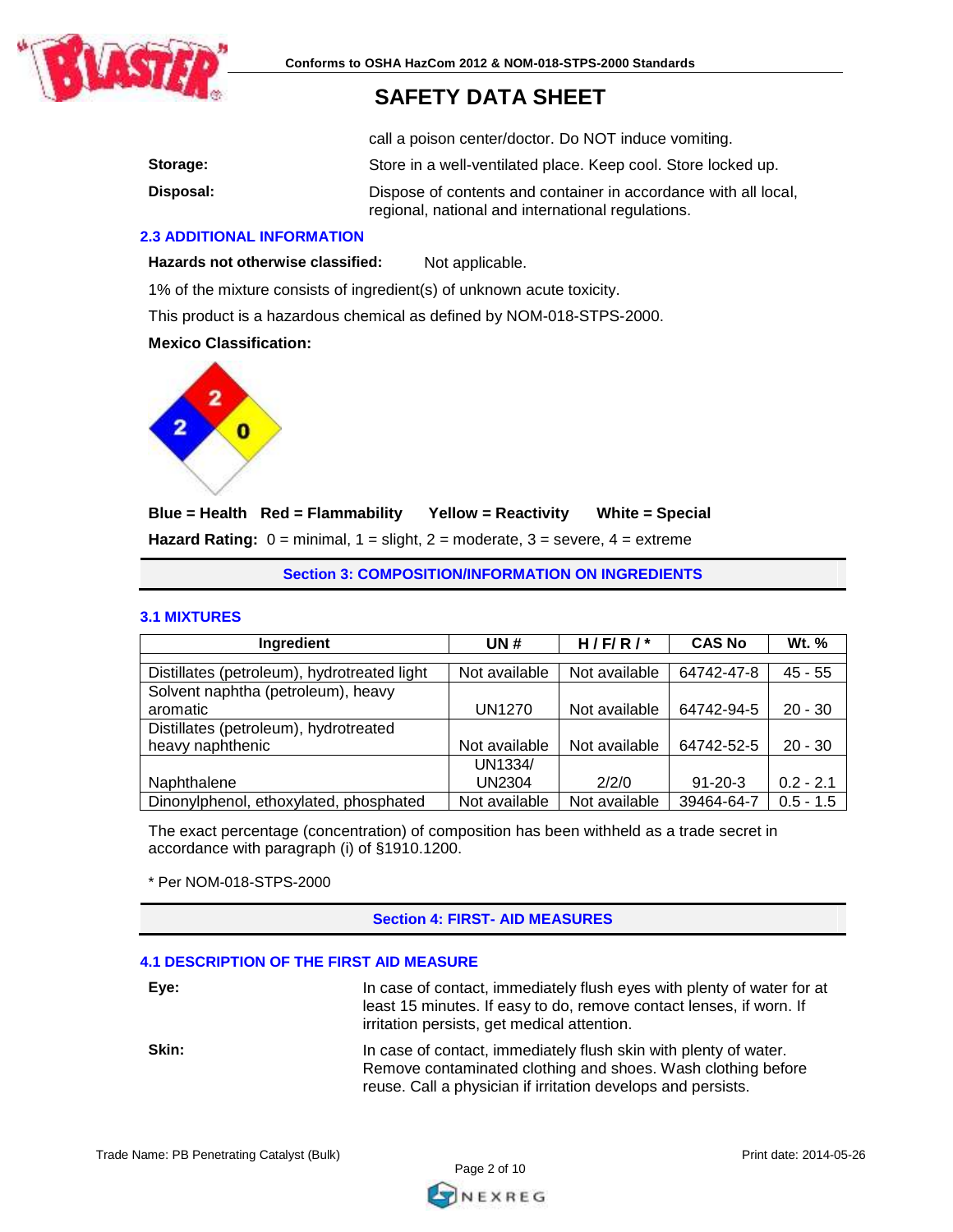

| Inhalation:                 | If breathing is difficult, remove to fresh air and keep at rest in a position<br>comfortable for breathing. Get medical advice/attention if you feel unwell.                             |
|-----------------------------|------------------------------------------------------------------------------------------------------------------------------------------------------------------------------------------|
| Ingestion:                  | If swallowed, do NOT induce vomiting unless directed to do so by<br>medical personnel. Never give anything by mouth to an unconscious<br>person. Get immediate medical advice/attention. |
|                             | <b>4.2 MOST IMPORTANT SYMPTOMS AND EFFECTS, BOTH ACUTE AND DELAYED</b>                                                                                                                   |
| Eye:                        | Causes serious eye irritation. Symptoms may include discomfort or<br>pain, excess blinking and tear production, with marked redness and<br>swelling of the conjunctiva.                  |
| Skin:                       | May cause skin irritation. Symptoms may include redness, drying,<br>defatting and cracking of the skin.                                                                                  |
| Inhalation:                 | May be fatal if swallowed and enters airways. This product may be<br>aspirated into the lungs and cause chemical pneumonitis. May<br>cause stomach distress, nausea or vomiting.         |
| Ingestion:                  | May cause respiratory tract irritation.                                                                                                                                                  |
|                             | 4.3 INDICATION OF ANY IMMEDIATE MEDICAL ATTENTION AND SPECIAL TREATMENTS NEEDED                                                                                                          |
| <b>Note to Physicians:</b>  | Symptoms may not appear immediately.                                                                                                                                                     |
| <b>Specific Treatments:</b> | In case of accident or if you feel unwell, seek medical advice<br>immediately (show the label or SDS where possible).                                                                    |

#### **Section 5: FIRE-FIGHTING MEASURES**

#### **5.1 EXTINGUISHING MEDIA**

**Suitable Extinguishing Media:** Dry chemical, carbon dioxide or foam.

**Unsuitable Extinguishing Media:** Water may be ineffective for extinguishing fire.

#### **5.2 SPECIAL HAZARDS ARISING FROM THE CHEMICAL**

**Products of Combustion:** May include, and are not limited to: oxides of carbon, hydrocarbons.

# **5.3 SPECIAL PROTECTIVE EQUIPMENT AND PRECAUTIONS FOR FIRE FIGHTERS**

Keep upwind of fire. Wear full fire fighting turn-out gear (full Bunker gear) and respiratory protection (SCBA). Cool closed containers exposed to fire with water. Do not use a solid water stream as it may scatter and spread fire. Containers may explode when heated.

#### **Section 6: ACCIDENTAL RELEASE MEASURES**

#### **6.1 PERSONAL PRECAUTIONS, PROTECTIVE EQUIPMENT AND EMERGENCY PROCEDURES**

Use personal protection recommended in Section 8. Isolate the hazard area and deny entry to unnecessary and unprotected personnel. Eliminate sources of ignition.

#### **6.2 METHODS AND MATERIALS FOR CONTAINMENT AND CLEANING - UP**

| <b>Methods for Containment:</b> | Contain and/or absorb spill with inert material (e.g. sand, vermiculite),<br>then place in a suitable container. Do not flush to sewer or allow to enter<br>waterways. Use appropriate Personal Protective Equipment (PPE). |  |
|---------------------------------|-----------------------------------------------------------------------------------------------------------------------------------------------------------------------------------------------------------------------------|--|
| <b>Methods for Cleaning-Up:</b> | Scoop up material and place in a disposal container. Vapors may be<br>heavier than air and may travel along the ground to a distant ignition<br>source and flash back. Provide ventilation.                                 |  |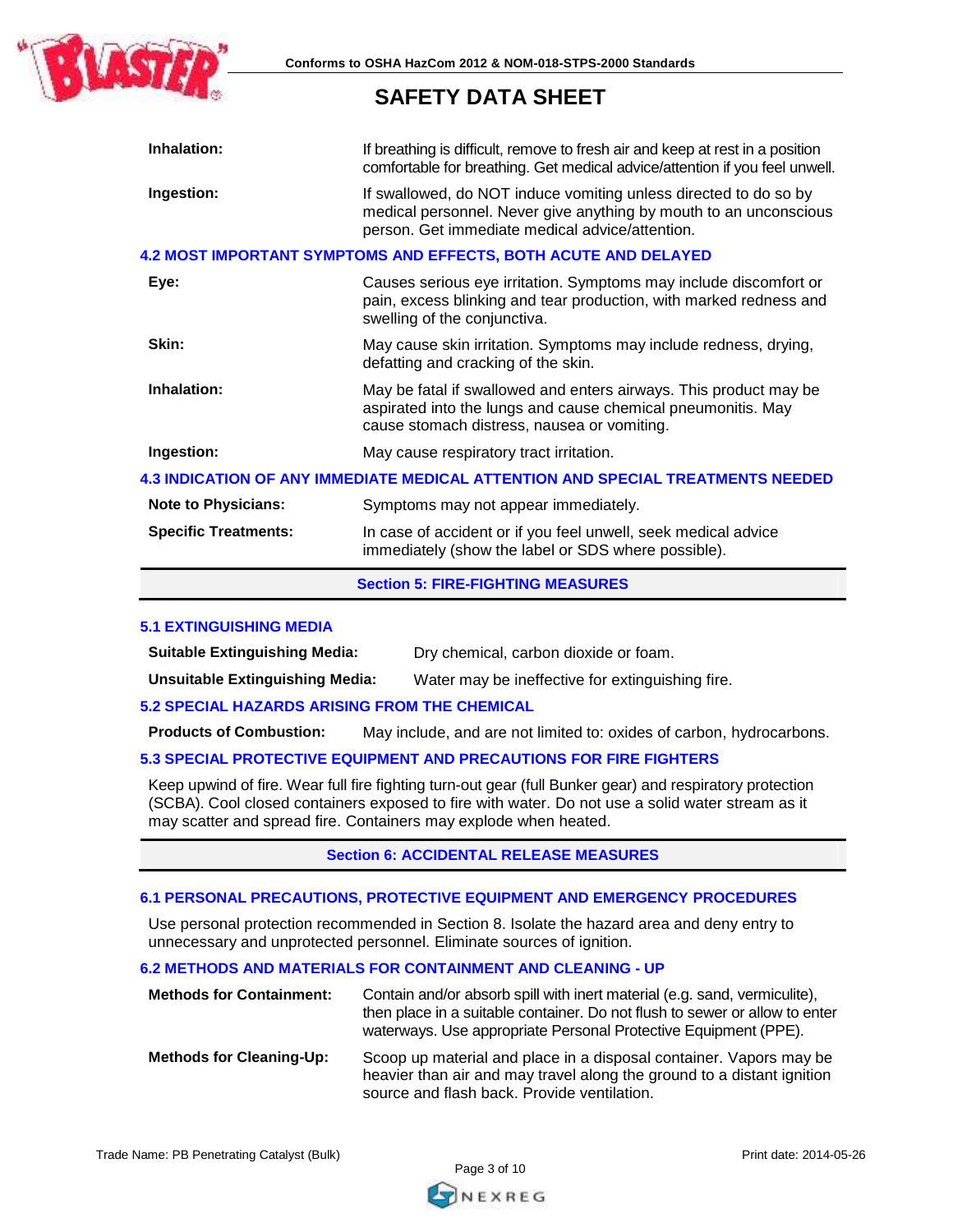

#### **Section 7: HANDLING AND STORAGE**

# **7.1 PRECAUTIONS FOR SAFE HANDLING**

| Handling:                      | Keep away from sources of ignition. - No smoking. Avoid contact<br>with skin and eyes. Avoid breathing dust/fume/gas/mist/vapours/<br>spray. Do not swallow. Handle and open container with care. When<br>using do not eat, drink or smoke. Use only outdoors or in a well-<br>ventilated area. (See section 8) |
|--------------------------------|-----------------------------------------------------------------------------------------------------------------------------------------------------------------------------------------------------------------------------------------------------------------------------------------------------------------|
| <b>General Hygiene Advice:</b> | Launder contaminated clothing before reuse. Wash hands before<br>eating, drinking, or smoking.                                                                                                                                                                                                                  |
|                                | <b>7.2 CONDITIONS FOR SAFE STORAGE, INCLUDING ANY INCOMPATIBILITIES</b>                                                                                                                                                                                                                                         |
| Storage:                       | Keep locked up and out of reach of children. Keep container tightly<br>closed. Do not expose to temperatures exceeding 50 °C/122 °F.<br>Store in dry, cool, well-ventilated area. (See section 10)                                                                                                              |

**Section 8: EXPOSURE CONTROLS/PERSONAL PROTECTION** 

### **8.1 CONTROL PARAMETERS**

#### **Exposure Guidelines**

| <b>Occupational Exposure Limits</b>                    |                           |                           |  |
|--------------------------------------------------------|---------------------------|---------------------------|--|
| Ingredient                                             | <b>OSHA-PEL</b>           | <b>ACGIH-TLV</b>          |  |
|                                                        |                           |                           |  |
| Distillates (petroleum), hydrotreated light            | $100$ ppm                 | $200 \text{ mg/m}^3$      |  |
| Solvent naphtha (petroleum), heavy aromatic            | Not available.            | Not available.            |  |
| Distillates (petroleum), hydrotreated heavy naphthenic | $5 \text{ mg/m}^3$ (mist) | $5 \text{ mg/m}^3$ (mist) |  |
|                                                        | 10 ppm;                   |                           |  |
| Naphthalene                                            | 50 mg/m $^{3}$            | 10 ppm                    |  |
| Dinonylphenol, ethoxylated, phosphated                 | Not available.            | Not available.            |  |

#### **8.2 EXPOSURE CONTROLS**

**Engineering Controls:** Use ventilation adequate to keep exposures (airborne levels of dust, fume, vapor, etc.) below recommended exposure limits.

## **8.3 INDIVIDUAL PROTECTIVE MEASURES**

#### **Personal Protective Equipment:**

**Eye/Face Protection:** Safety glasses with side-shields.

**Skin Protection:**

**Hand Protection:** Wear chemically resistant protective gloves.

**Body Protection:** Wear suitable protective clothing.

**Respiratory Protection:** A NIOSH approved respirator is recommended in poorly ventilated areas or when permissible exposure limits may be exceeded. Respirator selection must be based on known or anticipated exposure levels, the hazards of the product and the safe working limits of the selected respirator.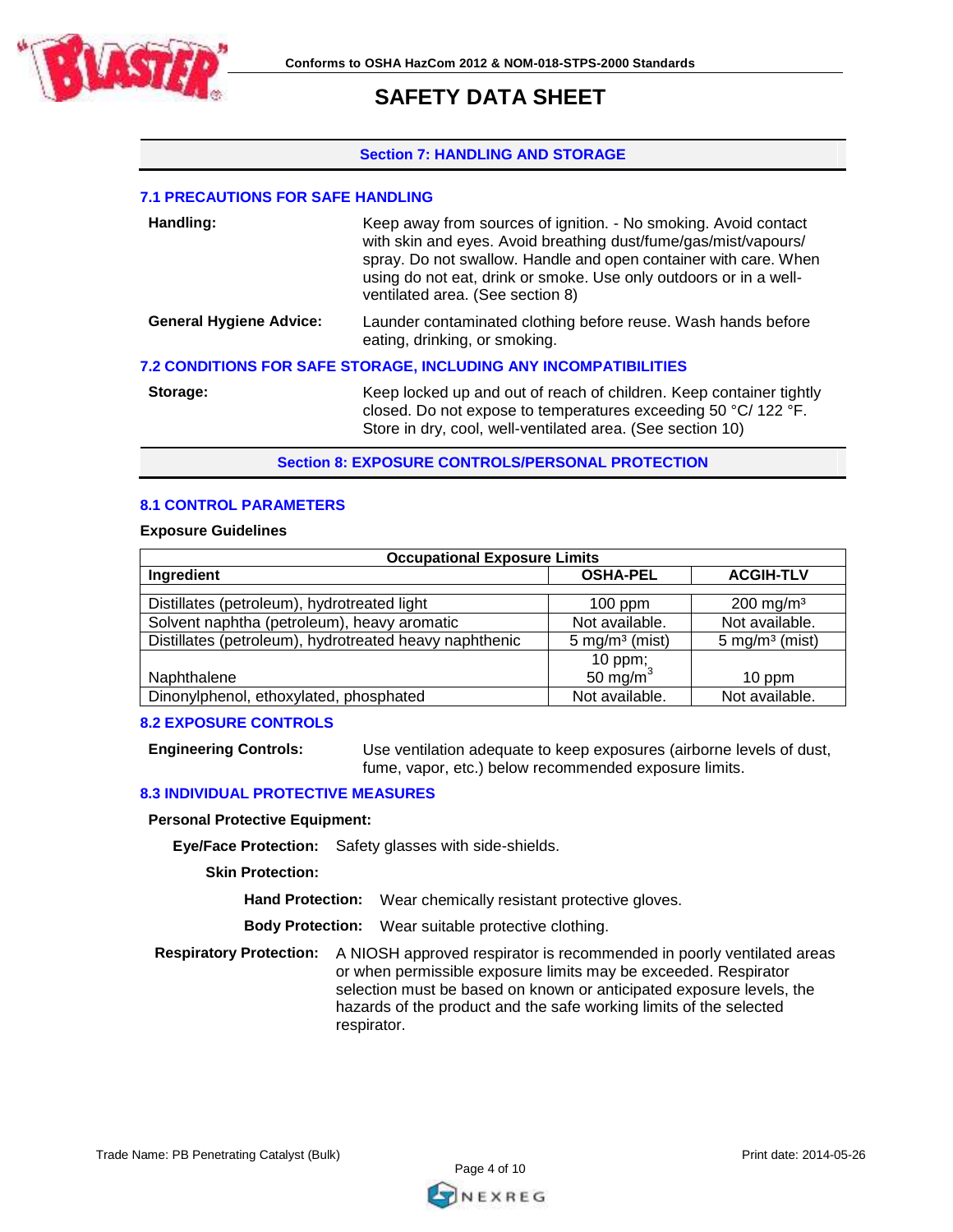

**General Health and Safety Measures:**

Do not eat, smoke or drink where material is handled, processed or stored. Wash hands carefully before eating or smoking. Handle according to established industrial hygiene and safety practices. Ensure that eyewash stations and safety showers are close to the workstation location.

# **Section 9: PHYSICAL AND CHEMICAL PROPERTIES**

### **9.1 INFORMATION ON BASIC PHYSICAL AND CHEMICAL PROPERTIES**

| Appearance:                                     | Viscous / Oily.            |
|-------------------------------------------------|----------------------------|
| Color:                                          | Orange.                    |
| Odor:                                           | Heavy aromatic.            |
| <b>Odor Threshold:</b>                          | Not available.             |
| <b>Physical State:</b>                          | Liquid.                    |
| pH:                                             | Not available.             |
| <b>Melting Point/Freezing Point:</b>            | Not available.             |
| <b>Initial Boiling Point and Boiling Range:</b> | 177.8 °C (352 °F)          |
| <b>Flash Point:</b>                             | 65.6 °C (150 °F)           |
| <b>Evaporation Rate:</b>                        | $>1$ (n-butyl acetate = 1) |
| <b>Flammability:</b>                            | Flammable.                 |
| Lower Flammability/Explosive Limit:             | Not available.             |
| <b>Upper Flammability/Explosive Limit:</b>      | Not available.             |
| Vapor Pressure:                                 | Not available.             |
| <b>Vapor Density:</b>                           | $>1$ (Air = 1)             |
| <b>Relative Density/Specific Gravity:</b>       | $0.91$ (Water = 1)         |
| Solubility:                                     | Negligible.                |
| Partition coefficient: n-octanol/water:         | Not available.             |
| <b>Auto-ignition Temperature:</b>               | Not available.             |
| <b>Decomposition Temperature:</b>               | Not available.             |
| <b>Viscosity:</b>                               | Not available.             |
| <b>Oxidizing Properties:</b>                    | Not available.             |
| <b>Explosive Properties:</b>                    | Not available.             |
| <b>VOC content:</b>                             | < 50%                      |

#### **Section 10: STABILITY AND REACTIVITY**

#### **10.1 REACTIVITY**

No dangerous reaction known under conditions of normal use.

#### **10.2 CHEMICAL STABILITY**

Stable under normal storage conditions.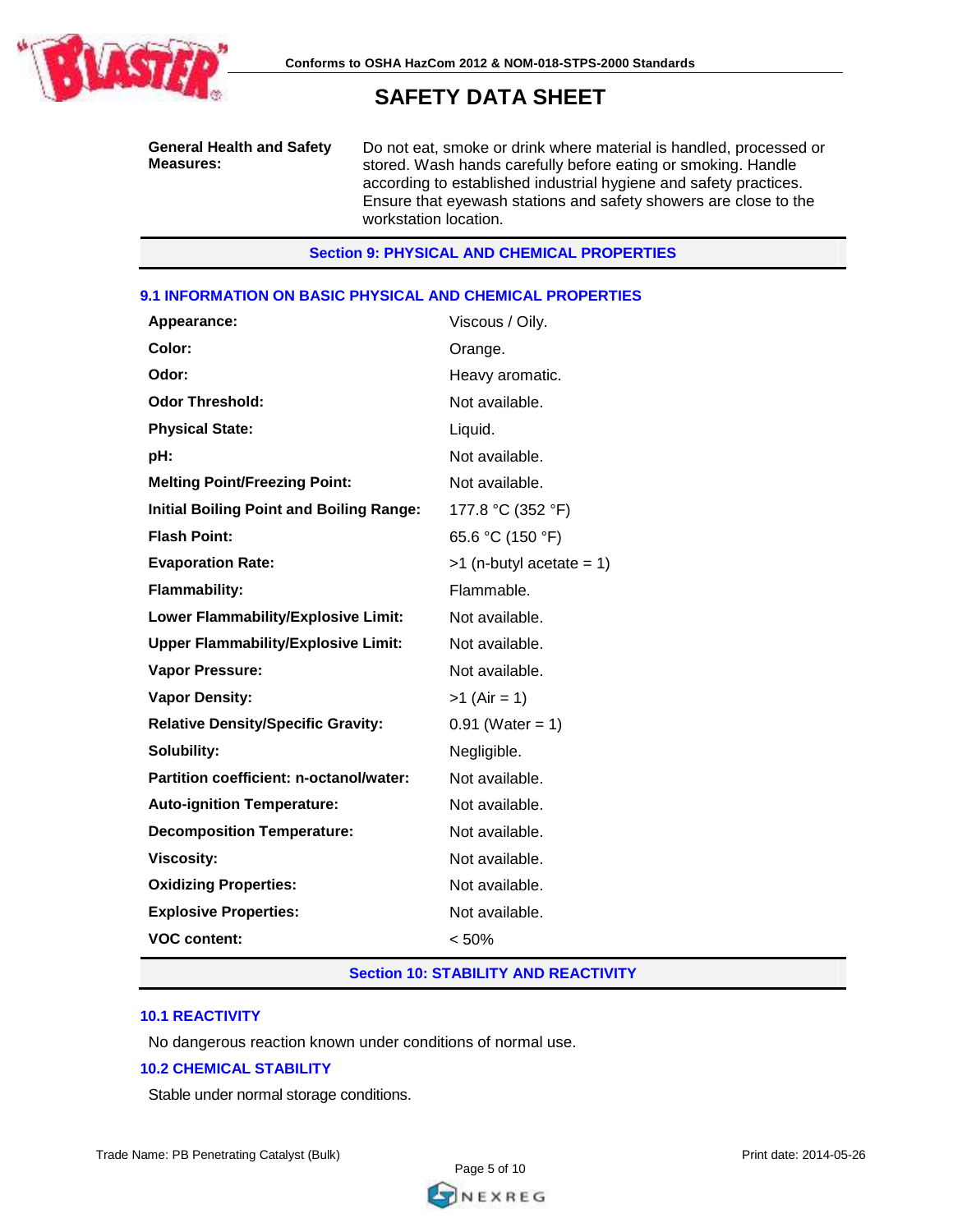

# **10.3 POSSIBILITY OF HAZARDOUS REACTIONS**

No dangerous reaction known under conditions of normal use.

### **10.4 CONDITIONS TO AVOID**

Heat. Incompatible materials. Sources of ignition. Excessive water.

### **10.5 INCOMPATIBLE MATERIALS**

Strong oxidizing agents. Strong reducing agents. Moisture.

### **10.6 HAZARDOUS DECOMPOSITION PRODUCTS**

May include, and are not limited to: oxides of carbon, hydrocarbons.

#### **Section 11: TOXICOLOGICAL INFORMATION**

#### **11.1 INFORMATION ON TOXICOLOGICAL EFFECTS**

Likely Routes of Exposure: Skin contact, eye contact, inhalation, and ingestion.

**Symptoms related to physical/chemical/toxicological characteristics:** 

- **Eye:** Causes serious eye irritation. Symptoms may include discomfort or pain, excess blinking and tear production, with marked redness and swelling of the conjunctiva.
- **Skin:** May cause skin irritation. Symptoms may include redness, drying, defatting and cracking of the skin.
- **Ingestion:** May be fatal if swallowed and enters airways. This product may be aspirated into the lungs and cause chemical pneumonitis. May cause stomach distress, nausea or vomiting.

**Inhalation:** May cause respiratory tract irritation.

#### **Acute Toxicity:**

| Ingredient               | <b>IDLH</b>    | <b>LC50</b>          | <b>LD50</b>                |
|--------------------------|----------------|----------------------|----------------------------|
|                          |                |                      |                            |
| Distillates (petroleum), |                | Inhalation           | Oral $>5000$ mg/kg, rat;   |
| hydrotreated light       | Not available. | $>5.2$ mg/L 4h, rat  | Dermal >2000 mg/kg, rabbit |
| Solvent naphtha          |                |                      |                            |
| (petroleum), heavy       |                | Inhalation           | Oral >5000 mg/kg, rat;     |
| aromatic                 | Not available. | $>5.28$ mg/L 4h, rat | Dermal >2000 mg/kg, rabbit |
| Distillates (petroleum), |                |                      |                            |
| hydrotreated heavy       |                | Inhalation           | Oral >5000 mg/kg, rat;     |
| naphthenic               | Not available. | $>5.0$ mg/L 4h, rat  | Dermal >5000 mg/kg, rabbit |
|                          |                |                      | Oral 490 mg/kg, rat;       |
|                          |                |                      | Dermal >2500 mg/kg, rat;   |
| Naphthalene              | 250 ppm        | Not available.       | Dermal >20 g/kg, rabbit    |
| Dinonylphenol,           |                |                      |                            |
| ethoxylated, phosphated  | Not available. | Not available.       | Not available.             |

| <b>Calculated overall Chemical Acute Toxicity Values</b> |                   |                      |  |
|----------------------------------------------------------|-------------------|----------------------|--|
| <b>LC50 (inhalation)</b><br>LD50 (dermal)<br>LD50 (oral) |                   |                      |  |
|                                                          |                   |                      |  |
| Not available.                                           | > 2000 mg/kg, rat | > 2000 mg/kg, rabbit |  |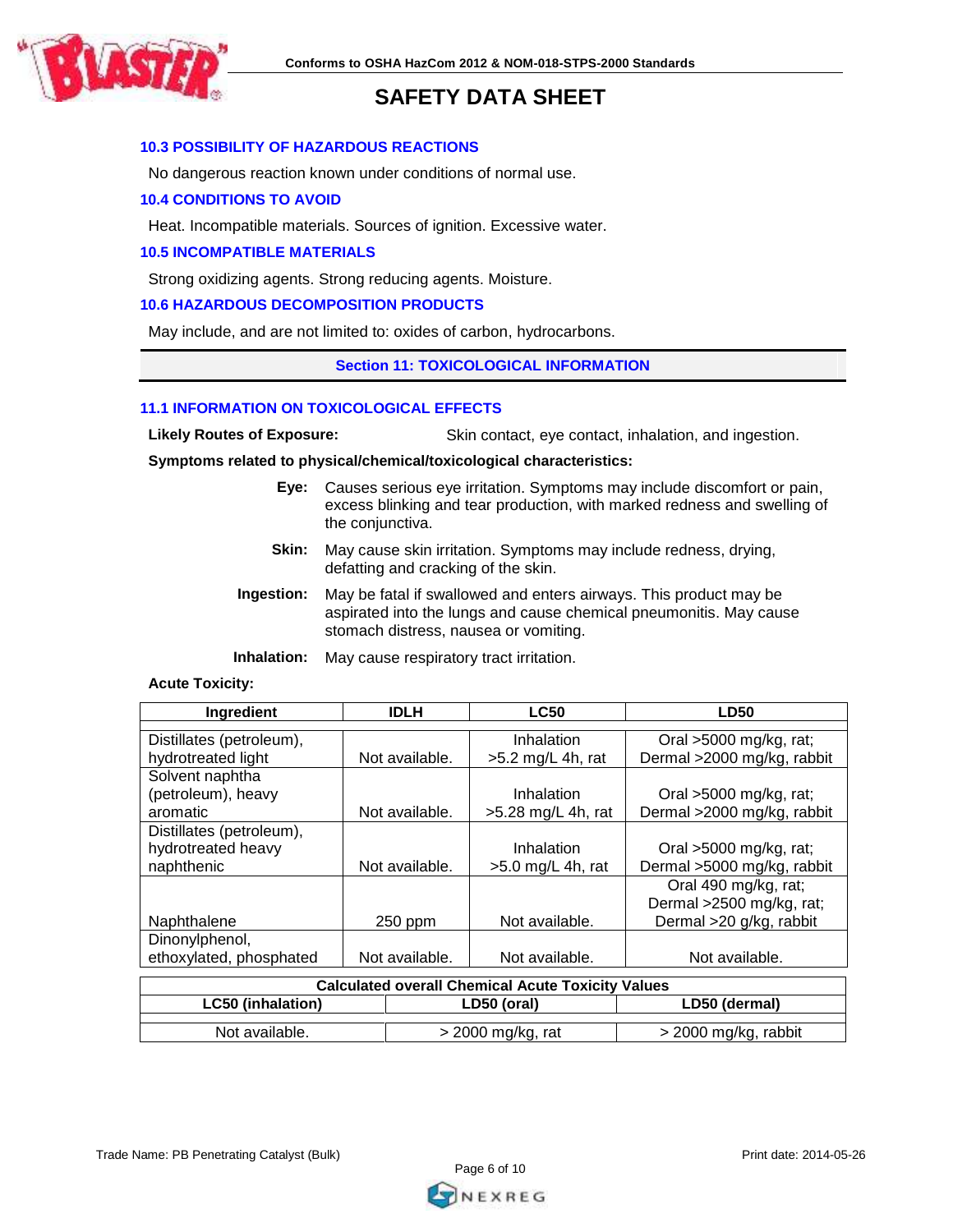

| Ingredient                                                                    |                                                                   | <b>Chemical Listed as Carcinogen or</b><br><b>Potential Carcinogen</b><br>(NTP, IARC, OSHA, ACGIH, CP65)* |  |
|-------------------------------------------------------------------------------|-------------------------------------------------------------------|-----------------------------------------------------------------------------------------------------------|--|
| Distillates (petroleum), hydrotreated light                                   |                                                                   | Not listed.                                                                                               |  |
| Solvent naphtha (petroleum), heavy aromatic                                   |                                                                   | Not listed.                                                                                               |  |
| Distillates (petroleum), hydrotreated heavy naphthenic                        |                                                                   | Not listed.                                                                                               |  |
| Naphthalene                                                                   |                                                                   | G-A4, I-2B, N-2, CP65                                                                                     |  |
| Dinonylphenol, ethoxylated, phosphated                                        |                                                                   | Not listed.                                                                                               |  |
| * See Section 15 for more information.                                        |                                                                   |                                                                                                           |  |
| 11.2 DELAYED, IMMEDIATE, AND CHRONIC EFFECTS OF SHORT- AND LONG-TERM EXPOSURE |                                                                   |                                                                                                           |  |
| <b>Skin Corrosion/Irritation:</b>                                             | Based on available data, the classification criteria are not met. |                                                                                                           |  |
| <b>Serious Eye Damage/Irritation:</b>                                         | Causes serious eye irritation.                                    |                                                                                                           |  |
| <b>Respiratory Sensitization:</b>                                             | Based on available data, the classification criteria are not met. |                                                                                                           |  |
| <b>Skin Sensitization:</b>                                                    | Based on available data, the classification criteria are not met. |                                                                                                           |  |
| <b>STOT-Single Exposure:</b>                                                  | Based on available data, the classification criteria are not met. |                                                                                                           |  |
| <b>Chronic Health Effects:</b>                                                |                                                                   |                                                                                                           |  |
| <b>Carcinogenicity:</b>                                                       | Possible carcinogen.                                              |                                                                                                           |  |
| <b>Germ Cell Mutagenicity:</b>                                                | Based on available data, the classification criteria are not met. |                                                                                                           |  |
| <b>Reproductive Toxicity:</b>                                                 |                                                                   |                                                                                                           |  |
| Developmental:                                                                | Based on available data, the classification criteria are not met. |                                                                                                           |  |
| <b>Fertility:</b>                                                             |                                                                   | Based on available data, the classification criteria are not met.                                         |  |
| <b>STOT-Repeated Exposure:</b>                                                | Based on available data, the classification criteria are not met. |                                                                                                           |  |
| <b>Aspiration Hazard:</b>                                                     | May be fatal if swallowed and enters airways.                     |                                                                                                           |  |
| <b>Other Information:</b>                                                     | Not available.                                                    |                                                                                                           |  |
| <b>Section 12: ECOLOGICAL INFORMATION</b>                                     |                                                                   |                                                                                                           |  |

#### **12.1 ECOTOXICITY**

**Acute/Chronic Toxicity:** May cause long-term adverse effects in the aquatic environment.

# **12.2 PERSISTENCE AND DEGRADABILITY**

Not available.

# **12.3 BIOACCUMULATIVE POTENTIAL**

**Bioaccumulation:** Not available.

# **12.4 MOBILITY IN SOIL**

Not available.

# **12.5 OTHER ADVERSE EFFECTS**

Not available.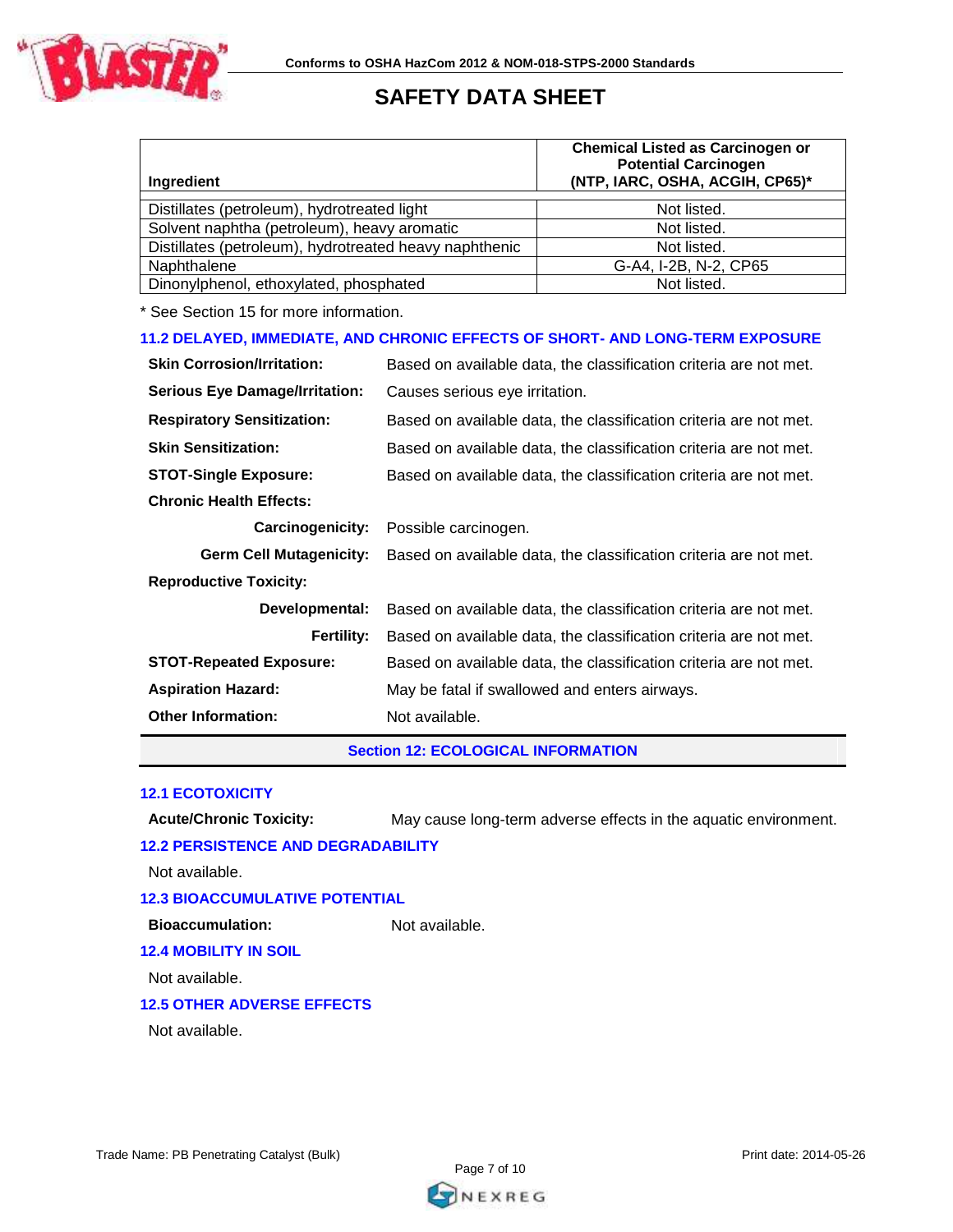

#### **Section 13: DISPOSAL CONSIDERATIONS**

| <b>13.1 WASTE TREATMENT METHODS</b>               |                                                                                                                                                                                                |  |
|---------------------------------------------------|------------------------------------------------------------------------------------------------------------------------------------------------------------------------------------------------|--|
| <b>Disposal Method:</b>                           | This material must be disposed of in accordance with all<br>local, state, provincial, and federal regulations. The<br>generation of waste should be avoided or minimized<br>wherever possible. |  |
| Other disposal recommendations:                   | Handle empty containers with care because residual<br>vapours are flammable.                                                                                                                   |  |
|                                                   | <b>Section 14: TRANSPORT INFORMATION</b>                                                                                                                                                       |  |
| <b>14.1 UN NUMBER</b>                             |                                                                                                                                                                                                |  |
| <b>DOT</b>                                        | NOM-004-SCT2-1994                                                                                                                                                                              |  |
| NA 1993                                           | Not regulated.                                                                                                                                                                                 |  |
| <b>14.2 UN PROPER SHIPPING NAME</b>               |                                                                                                                                                                                                |  |
| <b>DOT</b>                                        | NOM-004-SCT2-1994                                                                                                                                                                              |  |
| Combustible liquid, n.o.s. (Petroleum distillate) | Not applicable.                                                                                                                                                                                |  |
| <b>14.3 TRANSPORT HAZARD CLASS (ES)</b>           |                                                                                                                                                                                                |  |
| <b>DOT</b>                                        | NOM-004-SCT2-1994                                                                                                                                                                              |  |
| 3                                                 | Not applicable.                                                                                                                                                                                |  |
| <b>14.4 PACKING GROUP</b>                         |                                                                                                                                                                                                |  |
| <b>DOT</b>                                        | NOM-004-SCT2-1994                                                                                                                                                                              |  |
| $\mathbf{III}$                                    | Not applicable.                                                                                                                                                                                |  |
| <b>14.5 ENVIRONMENTAL HAZARDS</b>                 |                                                                                                                                                                                                |  |
| Not available.                                    |                                                                                                                                                                                                |  |
|                                                   | 14.6 TRANSPORT IN BULK ACCORDING TO ANNEX II OF MARPOL 73/78 AND THE IBC CODE                                                                                                                  |  |
| Not available.                                    |                                                                                                                                                                                                |  |

# **14.7 SPECIAL PRECAUTIONS FOR USER**

Do not handle until all safety precautions have been read and understood.

**Section 15: REGULATORY INFORMATION**

#### **15.1 SAFETY, HEALTH AND ENVIRONMENTAL REGULATIONS/ LEGISLATIONS SPECIFIC FOR THE CHEMICAL**

**US:** SDS prepared pursuant to the Hazard Communication Standard (CFR29 1910.1200) HazCom 2012

**Mexico:** SDS prepared pursuant to NOM-018-STPS-2000.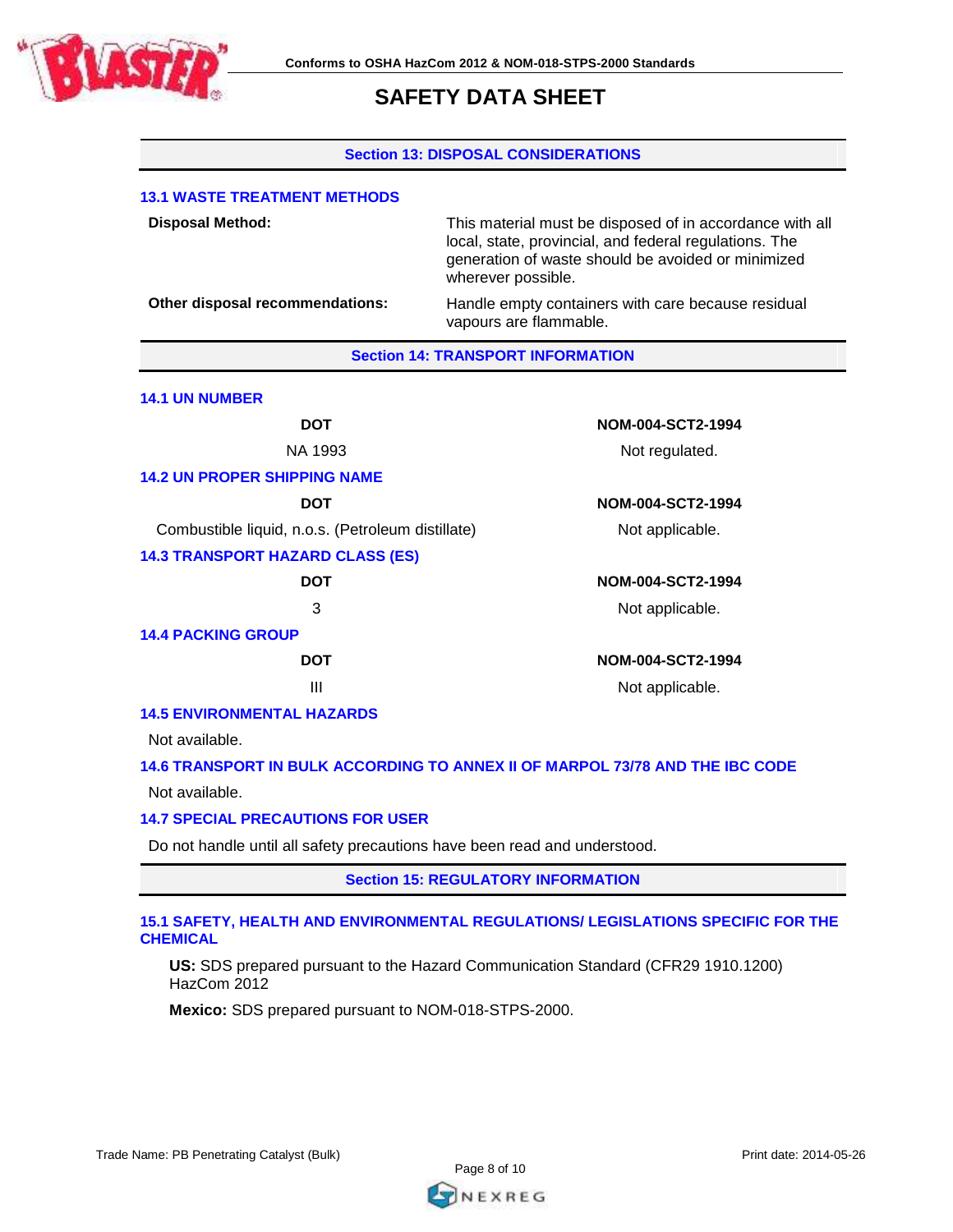

| <b>SARA Title III</b>                          |                                 |                                     |                            |                    |
|------------------------------------------------|---------------------------------|-------------------------------------|----------------------------|--------------------|
| Ingredient                                     | Section 302 (EHS)<br>TPQ (lbs.) | <b>Section 304</b><br>EHS RQ (lbs.) | <b>CERCLA</b><br>RQ (lbs.) | Section 313        |
| Distillates (petroleum),<br>hydrotreated light | Not listed.                     | Not listed.                         | Not listed.                | Not listed.        |
| Solvent naphtha (petroleum),<br>heavy aromatic | Not listed.                     | Not listed.                         | Not listed.                | Not listed.        |
| Distillates (petroleum),<br>hydrotreated heavy |                                 |                                     |                            |                    |
| naphthenic<br>Naphthalene                      | Not listed.<br>Not listed.      | Not listed.<br>Not listed.          | Not listed.<br>100         | Not listed.<br>313 |
| Dinonylphenol, ethoxylated,<br>phosphated      | Not listed.                     | Not listed.                         | Not listed.                | Not listed.        |

# **State Regulations**

#### **California Proposition 65:**

This product contains a chemical known to the State of California to cause cancer.

#### **Global Inventories:**

| Ingredient                                             | <b>USA</b><br><b>TSCA</b>                              |  |
|--------------------------------------------------------|--------------------------------------------------------|--|
| Distillates (petroleum), hydrotreated light            | Yes.                                                   |  |
| Solvent naphtha (petroleum), heavy aromatic            | Yes.                                                   |  |
| Distillates (petroleum), hydrotreated heavy naphthenic | Yes.                                                   |  |
| Naphthalene                                            | Yes.                                                   |  |
| Dinonylphenol, ethoxylated, phosphated                 | Yes.                                                   |  |
|                                                        | <b>NFPA-National Fire Protection Association:</b>      |  |
| Health:                                                | 2                                                      |  |
| Fire:                                                  | 2                                                      |  |
| <b>Reactivity:</b>                                     | ი                                                      |  |
|                                                        | <b>HMIS-Hazardous Materials Identification System:</b> |  |
| Health:                                                | $2^*$                                                  |  |
|                                                        | $\sim$                                                 |  |

**Fire:** 2 **Physical Hazard:** 0

**Hazard Rating:** 0 = minimal, 1 = slight, 2 = moderate, 3 = severe, 4 = extreme

#### **SOURCE AGENCY CARCINOGEN CLASSIFICATIONS:**

#### **CP65 California Proposition 65**

**OSHA (O) Occupational Safety and Health Administration.**

### **ACGIH (G) American Conference of Governmental Industrial Hygienists.**

- A1 Confirmed human carcinogen.
	- A2 Suspected human carcinogen.
	- A3 Animal carcinogen.
	- A4 Not classifiable as a human carcinogen.
- A5 Not suspected as a human carcinogen.

# **IARC (I) International Agency for Research on Cancer.**

1 - The agent (mixture) is carcinogenic to humans.

2A - The agent (mixture) is probably carcinogenic to humans; there is limited evidence of carcinogenicity in humans and sufficient evidence of carcinogenicity in experimental animals.